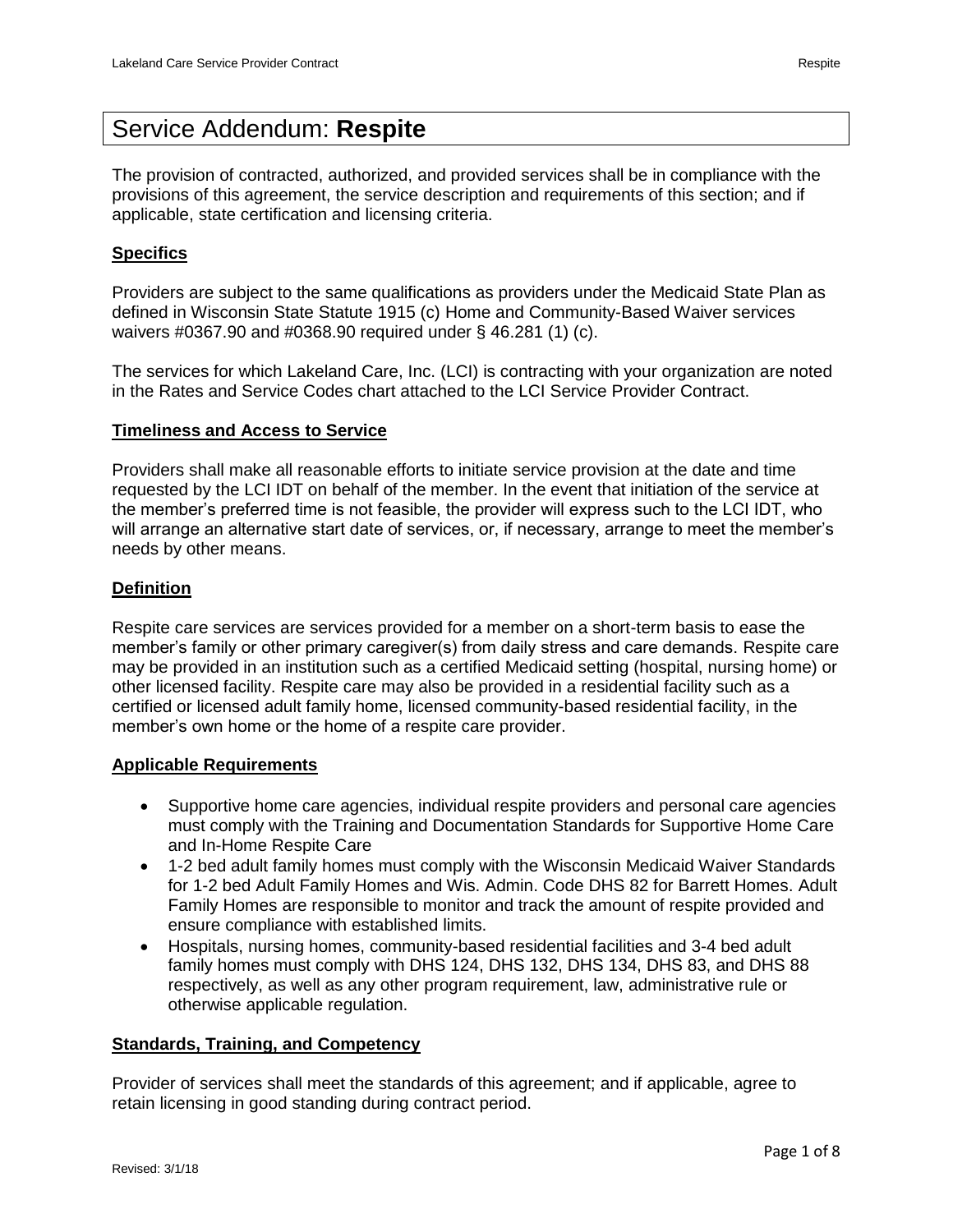Provider shall ensure staff providing care to members are adequately trained and proficient in both the skills they are providing and in the needs of the member(s) receiving services. Provider shall ensure competency of individual employees performing services to LCI members. Competency shall include assurance of the general skills and abilities necessary to perform assigned tasks.

Training of staff providing services shall include:

- 1. Provider agency recording and reporting requirements for documentation, critical incident reporting, and other information and procedures necessary for the staff to ensure the health and safety of member(s) receiving supports
- 2. Training on the needs of the target group for the member(s) served under this agreement
- 3. Training on the provision of the services being provided
- 4. Training on the needs, strengths, and preferences of the individual(s) being served
- 5. Training on rights and confidentiality of individual(s) supported
- 6. Information and provider procedure for adherence to the LCI policies below:
	- a. Incident Management System
	- b. Restraint and Seclusion Policy and Procedure
	- c. Communication Expectations
	- d. Unplanned use of Restrictive Measure
	- e. Confidentiality

Provider shall ensure staff providing care will complete all required Training and Documentation Standards for Supportive Home Care set forth by the Department of Health Services, October 2016 found here:

## <https://www.dhs.wisconsin.gov/publications/p01602.pdf>

Provider shall attest to the completion of this training and provide LCI an attestation letter signed and dated by an authorized signer on behalf of the provider. These training requirements include the following:

## **Personal Assistance Services: Worker Training Standards**

Workers who provide personal assistance services, or personal assistance and household services related to the care of the person, such as food purchasing and preparation, laundry, and cleaning of areas of the home necessary to provide personal assistance, must receive training on the following subjects:

> A. Policies, Procedures, and Expectations for workers, including HIPAA (Health Insurance Portability and Accountability Act) compliance and other confidentiality requirements; ethical standards, including respecting personal property; safely providing services to members; and procedures to follow when unable to keep an appointment, including communicating the absence and initiating backup services.

B. Billing and Payment Processes and Relevant Contact Information, including recordkeeping and reporting; and contact information, including the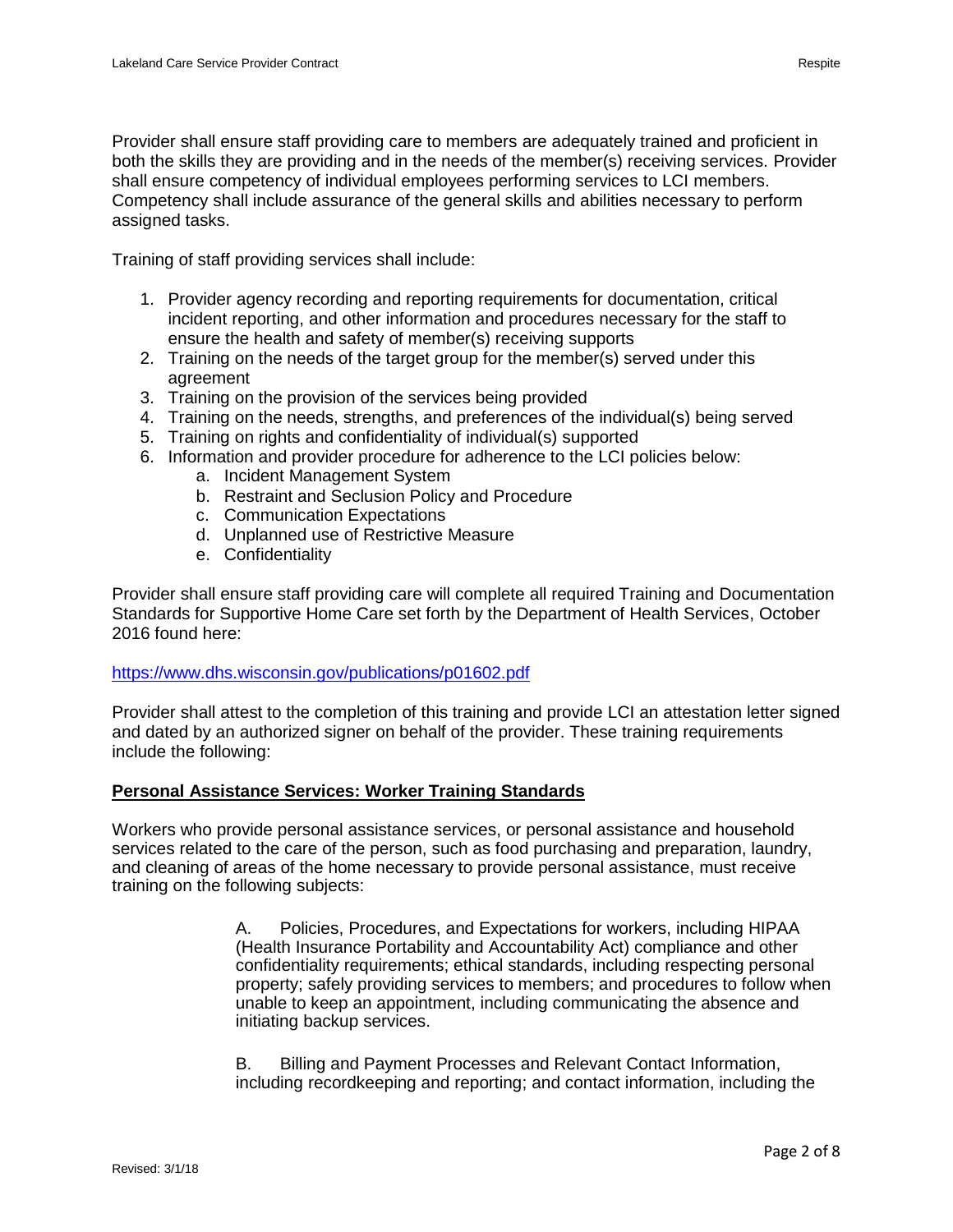name and telephone number of the primary contact person at the SHC agency, or the SDS member or representative, and the fiscal/employer agent.

C. Recognition of, and response to, an emergency, including protocols for contacting local emergency response systems; prompt notification of the SHC agency or the SDS member's fiscal employer agent; and notification of the contacts provided by the SDS member and LCI's IDT.

D. Member-Specific Information, including individual needs, functional capacities, relevant medical conditions, strengths, abilities, member preferences in the provision of assistance, SHC-related outcomes, and LCI's care manager contact information. (The member/representative may provide this training component in whole or in part.)

E. General Target Population. Information that is applicable to the members the worker will serve. (This applies primarily to SHC agency-based services or where a worker will serve multiple SDS members with the same or similar conditions.)

F. Providing Quality Homemaking and Household Services, including understanding good nutrition, special diets, and meal planning and/or preparation; understanding and maintaining a clean, safe, and healthy home environment; and respecting member preferences in housekeeping. (This applies where a worker will be providing housekeeping services in addition to personal assistance. The training may focus on the particular housekeeping services the worker will provide.)

G. Working Effectively with Members, including appropriate interpersonal skills; understanding and respecting member direction, individuality, independence, and rights; procedures for handling conflict and complaints; and cultural differences and family relationships. This component should include training on behavioral support needs, if applicable.

## **Household/Chore Services: Worker Training Standards**

Workers who perform only household chores relating primarily to the care and/or upkeep of the interior or exterior of the member's residence shall receive training commensurate with the scope of their duties as follows:

> A. Policies, Procedures, and Expectations for workers, including HIPAA compliance and other confidentiality requirements; ethical standards, including respecting personal property; safely providing services to members; and procedures to follow when unable to keep an appointment, including communicating the absence and initiating backup services.

> B. Billing and Payment Processes and Relevant Contact Information, including recordkeeping and reporting; and contact information, including the name and telephone number of the primary contact person at the SHC agency, or the SDS member, and fiscal/employer agent.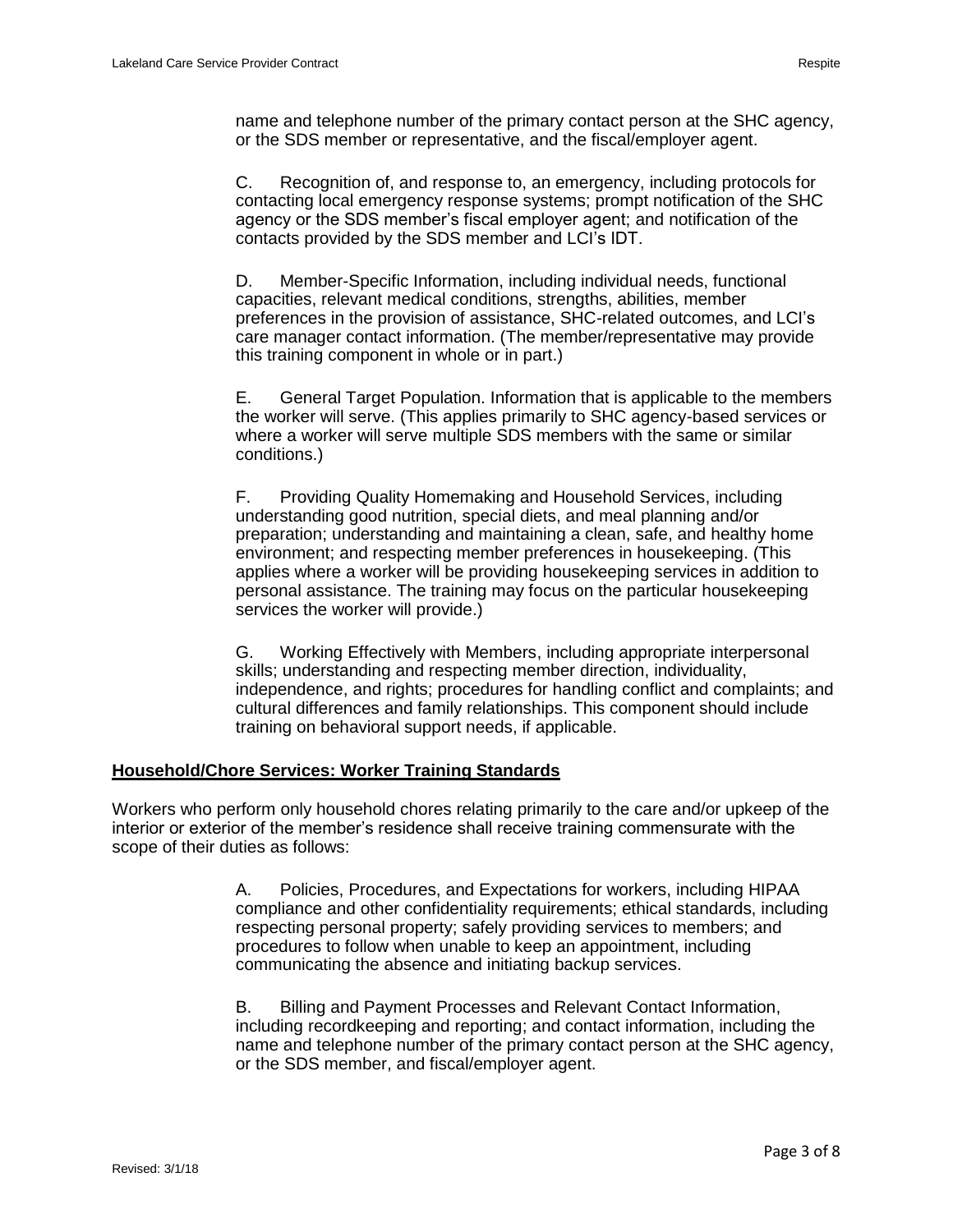C. Recognition of, and Response to an Emergency, including protocols for contacting local emergency response systems; prompt notification of the SHC agency or the SDS member's fiscal employer agent; and notification of the contacts provided by the SDS member and LCI's IDT staff.

D. Providing Quality Homemaking and Household Services, including understanding good nutrition, special diets, and meal planning and/or preparation; understanding and maintaining a clean, safe, and healthy home environment; and respecting member preferences in housekeeping tasks and shopping.

E. Member-Specific Information only to the extent that it is necessary and is directly related to performing the tasks of household/chore services, and LCI's care manager contact information. (The member or member's representative may provide this component of training, in whole or in part.)

## **Exemption from or Waiver of Training**

A. Exemption—Due to their own licensure or credentialing requirements, the following professions may be exempted by the responsible entity or entities from these training requirements: certified nursing assistant, licensed practical nurse, registered nurse, licensed physical or occupational therapist, or certified physical or occupational therapy assistant. When an exemption is granted, the responsible entity or entities must still ensure that a worker performing medically oriented tasks, such as tube feedings, wound care, or tracheotomy care is competent in performing these tasks with the specific member.

B. Waiver—Some or all of the required training may be waived based on knowledge and skills attained through prior experience (e.g., as a personal care worker for a Medicaid-certified personal care agency). Responsibility for making, documenting, and maintaining documentation of such a waiver shall be based on the protocols in Section III.B. and VIII. When a waiver is granted, the responsible entity or entities must still ensure that a worker performing medically oriented tasks, such as tube feedings, wound care, or tracheotomy care is competent in performing these tasks with the specific member.

**Note**: Notwithstanding any exemption or waiver under subsections A or B of this section, such workers will likely need agency and member contact information, information on billing, payment, documentation, and any other relevant administrative requirements, protocols for emergencies and member-specific information.

C. Documentation—For workers exempted from some or all of the training requirements under subsections A or B of this section, the responsible entity (pursuant to Section III.B.) making the exemption or waiver decision shall maintain copies of credentials or other documentation of their existence, or a written rationale for waivers based on experience, signed and dated by that entity.

## **Completion and Documentation of Training**

A. Timeframes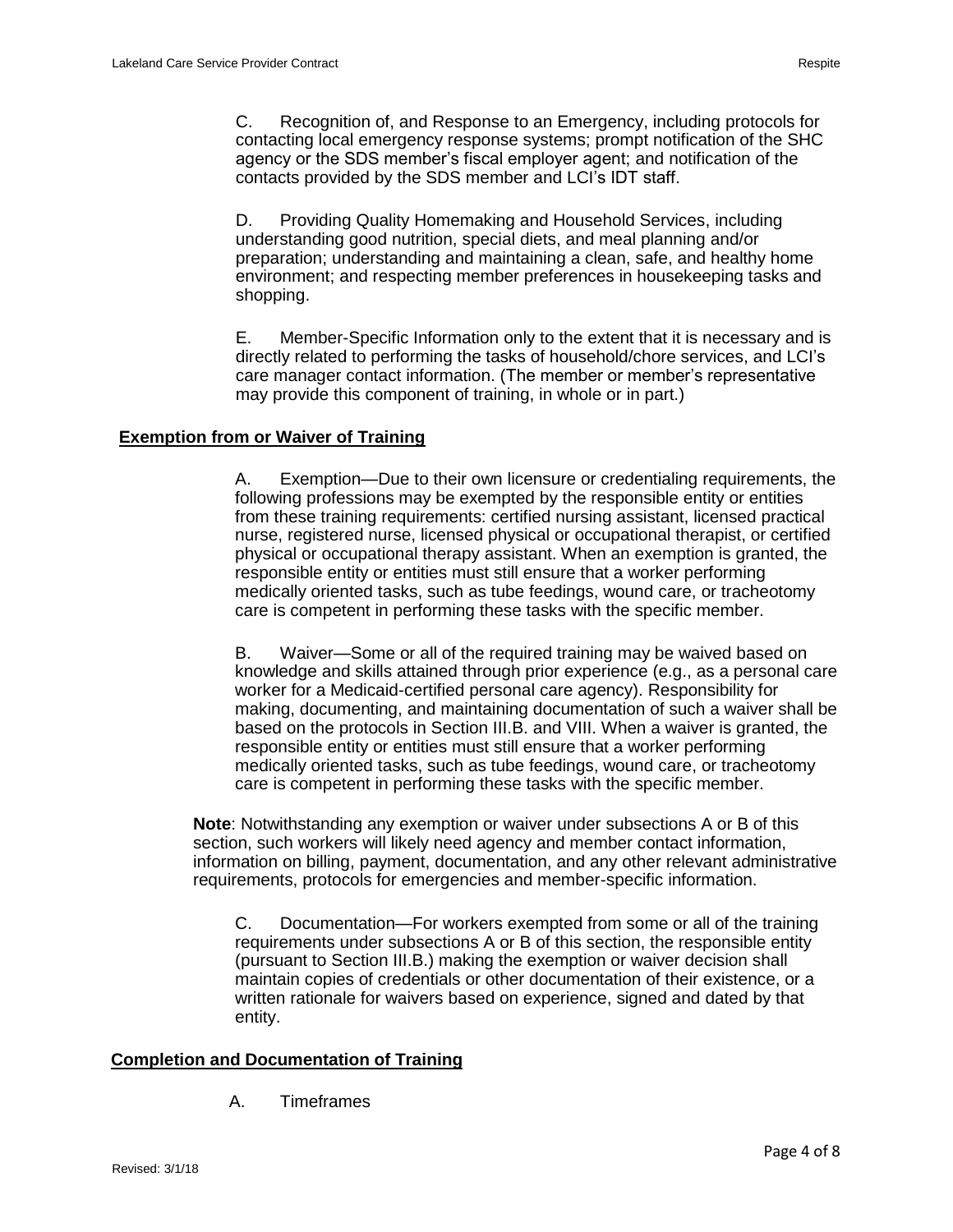1. Personal assistance services training shall be completed prior to providing personal assistance services.

2. Household/chore services training shall be completed within two months of beginning employment.

B. Responsibility for Creating and Maintaining Documentation

1. For agency-based services, the SHC agency shall document the training and any exemptions or waivers, and maintain the documentation.

2. For SDS members who are common-law employers:

a. Members who make training decisions shall document the training and any exemptions or waivers, and maintain the documentation with the assistance of the fiscal/employer agent if within the scope of its work.

b. If members do not make training decisions, the fiscal/employer agent if within the scope of its work shall document the training and any exemptions or waivers, and maintain the documentation.

C. Content of Documentation

1. Documentation shall list the training content, dates such training occurred, and, for exemptions and waivers, the credentials and/or rationale that are the basis for any training exemption or waiver.

2. Documentation that training requirements have been met through provision of training and/or exemption or waiver shall be signed and dated by the entity or entities making those decisions.

D. Additional Training

The entity responsible for making and documenting training decisions shall ensure the worker completes appropriate additional training if the worker's job duties change and require additional knowledge and/or skills.

## **Staff to Member Ratio**

Staff to member ratio for services will vary based on member needs and long-term care outcomes and will be determined under guidance of the LCI Interdisciplinary Team (IDT) staff.

When a staffing ratio significantly changes (increase or decrease), provider must notify the IDT staff and the Provider Specialist (PS) within 24 hours. Provider must submit revised residential forms to the PS. Forms will be reviewed with the provider and the IDT staff before rate changes are approved or denied (Community Based Residential Facility, Corporate Adult Family Home, Supported Apartment Program only).

## **Staffing Assignment and Turnover**

The provision of successful services is attributable in large part to the strength of the relationship between a member and the staff directly providing the service. Given this contributory factor, provider agrees to make every effort to match and retain direct care staff under this agreement in a manner that optimizes consistency.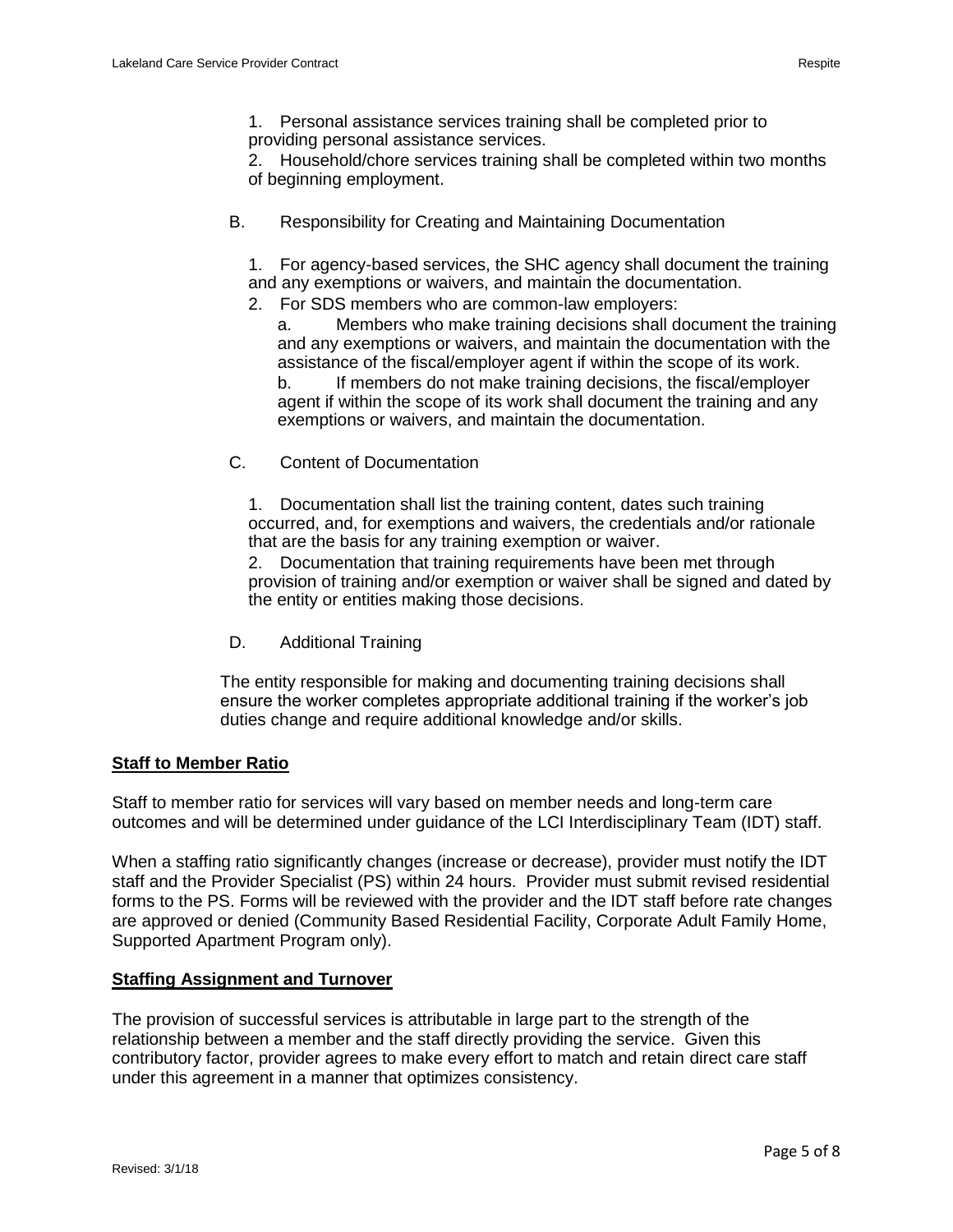In order to establish and preserve this relationship, providers must take specific precautions to establish and monitor these services. Providers must have a process in place for:

- 1. Members to provide feedback on their experience with the employees performing these tasks and respond when appropriate.
- 2. Written information indicating who within the organization to contact with concerns, or questions related to the provision of services or direct care staff
- 3. Provider will forward documentation and/or feedback to the IDT staff to allow members to express concerns to individuals other than the individual who performs the task

Changes in staff assignments to specific members and within the organization are at the discretion of the provider. Provider agrees to take member requests into consideration when assigning or reassigning staff to specific members and will notify the LCI IDT staff in their reporting of any changes to staff providing services.

## **Collaboration and Coordination of Care**

Through the use of the Resource Allocation Decision method (RAD), the LCI IDT staff shall assess the member's needs and outcomes to determine the amount of services to be authorized. The LCI IDT staff shall exchange pertinent information with the provider at the time the referral is made to assure all health and safety needs are provided during the services. This information exchange shall include the assessed needs and amount of authorized units as it relates to services.

All aspects of service shall be discussed between the LCI IDT staff, member or legal representative, and provider to ensure proper collaboration.

## **Agency Communication Responsibilities**

Provider shall ensure a mechanism for recording and reporting to the IDT staff and other appropriate agencies incidents including:

- a. Changes in:
	- Condition (medical, behavioral, mental)
	- Medications, treatments, or MD order
	- Falls (with or without injury)
	- Urgent Care, Emergency Room or Hospitalization
	- Death: anticipated or unexpected
	- Any other circumstances warranting the completion of an agency incident or event report
	- Unplanned use of Restrictive Measure
- b. Communication/Coordination regarding:
	- Medical Equipment or Supplies
	- Plan of Care development and reevaluation
	- Transition difficulty, discharge planning
	- Ongoing Care Management

Note: Staff will first follow their own established in-house protocol.

Staff will then inform the IDT of any member circumstance that would warrant family or physician notification that includes, but is not limited to the above circumstances.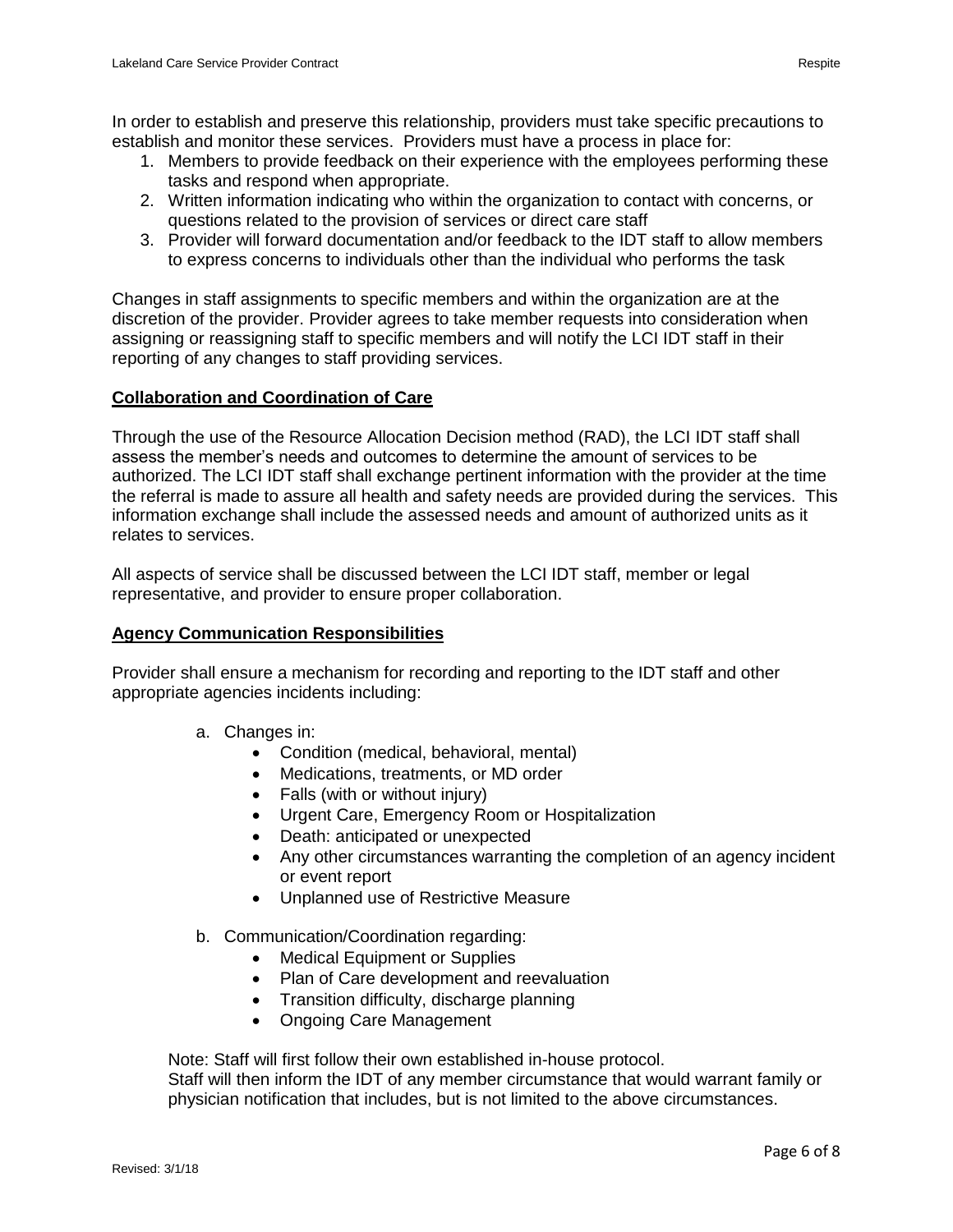#### **Documentation**

Providers shall comply with documentation as required by this agreement; and if applicable, state licensure and certification requirements as expressed by ordinance, state and federal rules and regulations applicable to the services covered by this contract.

At any time, the IDT staff may request:

- A written report to enhance the coordination and/or quality of care; which includes:
	- o Changes in members' activities
	- o List of supportive tasks provided
	- o Ongoing concerns specific to the member
- Additional documentation of the services provided

#### **Billable Units**

Provider rates for provision of services will incorporate all administrative and business functions related to the provision of service. Contracted rates include the provision of administrative functions necessary for services and are not billable beyond units provided to each authorized member.

Providers should reference the Rates and Service Codes Chart of the agreement for contract units and rates.

Providers should use increments as listed in the Rates and Service Codes Chart to bill LCI up to the authorized number of units for the member. Providers can only bill for services rendered to the member. Provider will refund LCI the total amount of any/all units billed without services rendered to the LCI member.

Providers are required to provide for all identified care needs during the provision of services and are specifically prohibited from billing fraudulently for additional services during the provision of these services.

Family Care services administered by LCI are funded by state and federal tax dollars though the Medical Assistance program. As a publicly-funded system, LCI strives to maintain the integrity of the program by ensuring that all services are billed as authorized by LCI, and as rendered to members. LCI ensures this protection, by regularly conducting random reviews of claims submitted by its contracted providers. As provided in the LCI Service Provider Contract, "Amount Paid under Contract Provisions", LCI reserves the right to request verification documentation from providers. This could include but is not limited to: providers' case notes, files, documentation and records.

#### **Additional Considerations**

- Services will be provided as identified and authorized by the LCI IDT staff.
- Providers may not limit or deny any LCI member services due to dissatisfaction with their LCI contracted rate.